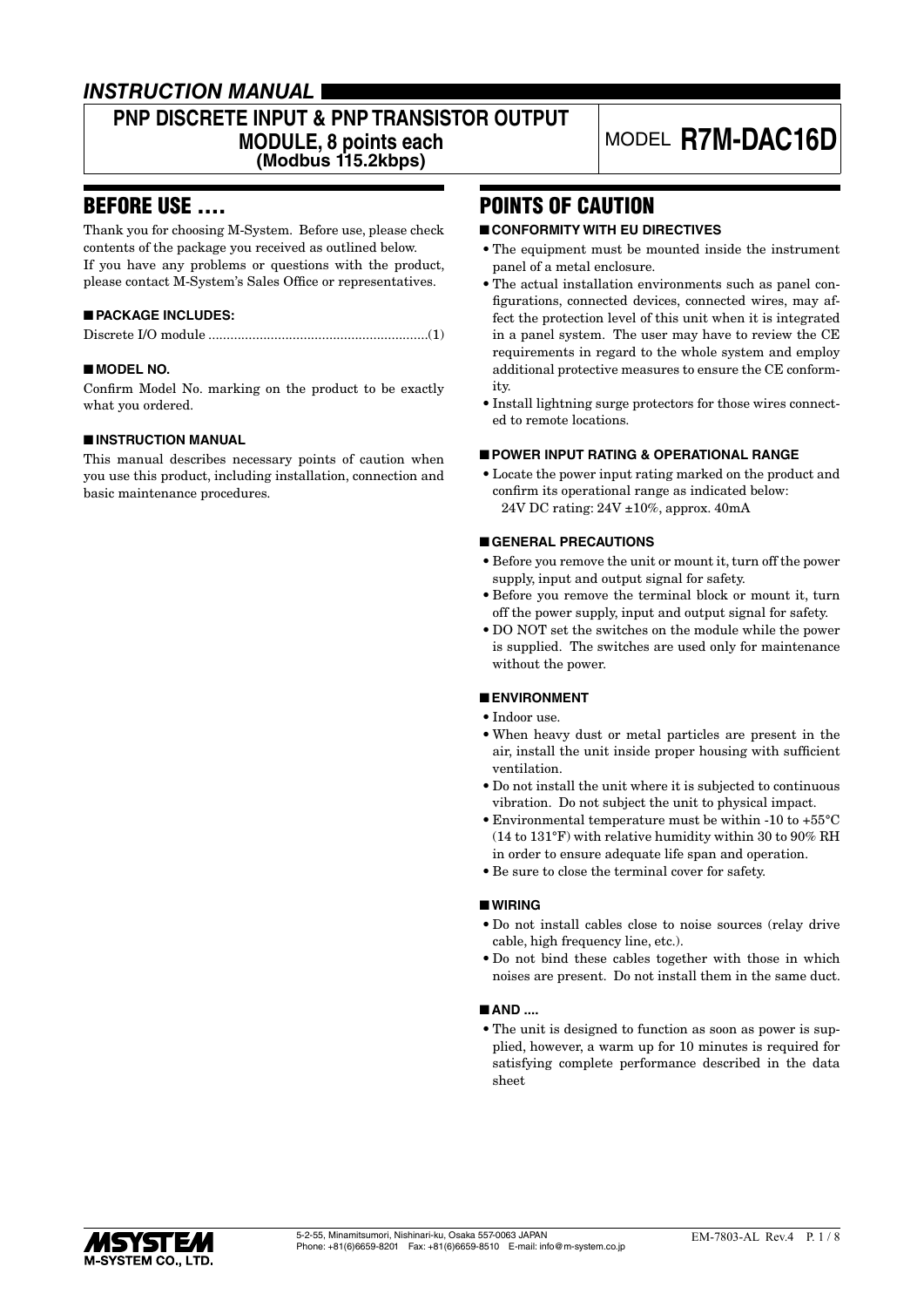### COMPONENT IDENTIFICATION



### ■ **STATUS INDICATOR LED**

| ID         | COLOR | <b>FUNCTION</b>                                         |
|------------|-------|---------------------------------------------------------|
| <b>PWR</b> | Red   | Turns on when the internal 5V is supplied<br>normally.  |
| <b>RUN</b> | Red   | Turns on when the refresh data is received<br>normally. |
| <b>ERR</b> | Red   | Turns on when the received data is abnor-<br>mal.       |
| SD         | Red   | Turns on when the module is transmitting.               |
| RD.        | Red   | Turns on when the module is receiving.                  |

### ■ **DISCRETE I/O STATUS INDICATOR LED**

LED indicators show the signal status. ON : LED ON OFF : LED OFF

### ■ **NODE ADDRESS**

Node Address is selected between 1 and 99 in decimal. The left switch determines the tenth place digit, while the right switch does the ones place digit of the address.



#### ■ **BAUD RATE**

Baud Rate is selected with the rotary switch. (Factory setting: 0)

| $\bigoplus_{i=0}^{\infty} \bigoplus_{j=1}^{\infty} \mathbb{C}^{n-j}$ | 0:38.4 kbps  | 5: 1200 bps   |
|----------------------------------------------------------------------|--------------|---------------|
|                                                                      | 1: 19.2 kbps | 6: 14.4 kbps  |
|                                                                      | 2:9600 bps   | 7:28.8 kbps   |
|                                                                      | 3:4800 bps   | 8:57.6 kbps   |
|                                                                      | 4:2400 bps   | 9: 115.2 kbps |
|                                                                      |              |               |

Baud Rate Setting

### ■ **OPERATING MODE**

(\*) Factory setting

#### **• Extension (SW1-1, 1-2)**

| <b>SW1-1</b> |     | $SW1-2$ EXTENSION              |
|--------------|-----|--------------------------------|
| OFF          | OFF | No extension $(*)$             |
| ON           | OFF | Discrete input 8 or 16 points  |
| OFF          | ON  | Discrete output 8 or 16 points |

(A) Status Indicator LED

(E) PC Configurator Jack (F) Discrete I/O Status Indicator LED (G) Modbus, Power Supply Terminals

(H) I/O Terminals ( I ) Terminating Resistor SW

(B) Node Address Setting Rotary SW (C) Baud Rate Setting Rotary SW (D) Operating Mode Setting DIP SW (SW1)

#### **• Output Operation Mode (SW1-3)**

| SW1-3 | <b>OUTPUT OPERATION MODE</b> |
|-------|------------------------------|
| OFF   | Disable $(*)$                |
| ON    | Enable                       |
|       |                              |

Output switching mode can be independently selected by 2 outputs with PC Configuration software. An example of setting is given below.

Output 0: Maintained output Output 1: Maintained output Output 2: Momentary output Output 3: Momentary output Output 4: Momentary output Output 5: Momentary output Output 6: Maintained output Output 7: Maintained output

#### **• Output at the Loss of Communication (SW1-4)**

| SW1-4 | OUTPUT AT THE LOSS OF COMMUNICATION                                           |
|-------|-------------------------------------------------------------------------------|
| OFF   | Reset the output (turned off)                                                 |
| ON    | Hold the output $(*)$<br>$(\mbox{maintains}$ the last data received normally) |
|       |                                                                               |

#### **• Output Switching Mode (SW1-5)**

| SW1-5 | <b>OUTPUT SWITCHING MODE</b> |
|-------|------------------------------|
| OFF   | Maintained Output Mode (*)   |
| OΝ    | Momentary Output Mode        |
|       |                              |

SW1-5 setting is disregarded when SW1-3 is set to ON.

#### **• Output ON Time (SW1-6, 1-7, 1-8)**

| SW1-6 | SW1-7     | SW1-8 | <b>OUTPUT ON TIME</b>  |
|-------|-----------|-------|------------------------|
| OFF   | OFF       | OFF   | $100 \text{ ms}$ $(*)$ |
| ON    | OFF       | OFF   | $200 \text{ ms}$       |
| OFF   | 0N        | OFF   | $300 \text{ ms}$       |
| ON    | <b>ON</b> | OFF   | $500$ ms               |
| OFF   | OFF       | ON    | $1\mathrm{\ s}$        |
| ON    | OFF       | ON    | 2s                     |
| OFF   | 0N        | ON    | 5s                     |
| 0N    | 0N        | ON    | 10 s                   |

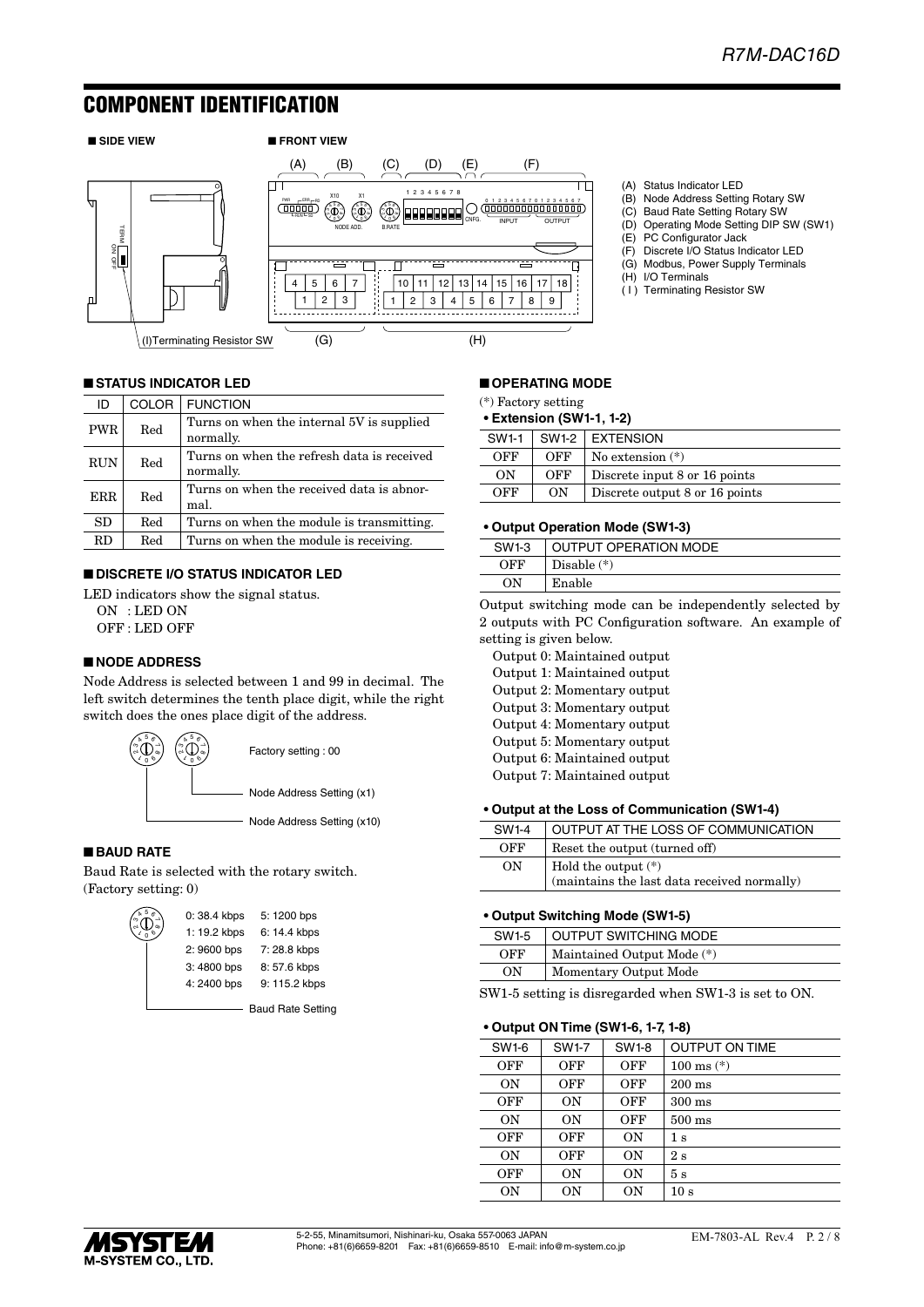■ **TERMINATING RESISTOR**

OFF to invalidate. (Factory setting: OFF)

■ **EXTENSION MODULE**

To use the terminating resistor, turn the switch ON, and

Combinations with all extension modules are available.

### ■ **POWER SUPPLY, MODBUS TERMINAL ASSIGNMENT**

| DA |    | 5 | DG              | 6<br>$+24V$ |    | ٦٧ |
|----|----|---|-----------------|-------------|----|----|
|    | DB |   | 2<br><b>SLD</b> |             | FG |    |
|    |    |   |                 |             |    |    |

| (1) | DB       |                      |
|-----|----------|----------------------|
|     | (2) SLD  | Shield               |
|     | (3) FG   | FG                   |
| (4) | DA       |                      |
|     | (5) DG   |                      |
|     | (6) +24V | Power input (24V DC) |
|     | (7) OV   | Power input (0V)     |

### ■ **I/O TERMINAL ASSIGNMENT**

| 10 |    |    | 12 | X3         | 13<br>$\mid$ X5 |     | $\mathsf{I}$ X7 |                 | 15<br>Y1 | 16        | Y <sub>5</sub> |   | 18 |  |
|----|----|----|----|------------|-----------------|-----|-----------------|-----------------|----------|-----------|----------------|---|----|--|
|    | X0 | IЗ | X2 | $\vert$ X4 |                 | . 5 | X6              | 6<br>$\vert$ YO |          | <b>Y2</b> | Y4             | 9 | Y6 |  |

| NO. | ID   | <b>FUNCTION</b> | NO. | ID   | <b>FUNCTION</b> |
|-----|------|-----------------|-----|------|-----------------|
| 1   | $C-$ | $Common-$       | 10  | $C+$ | $Common+$       |
| 2   | X0   | Input 0         | 11  | X1   | Input 1         |
| 3   | X2   | Input 2         | 12  | X3   | Input 3         |
| 4   | X4   | Input 4         | 13  | X5   | Input 5         |
| 5   | X6   | Input 6         | 14  | X7   | Input 7         |
| 6   | Y0   | Output 0        | 15  | Y1   | Output 1        |
| 7   | Y2   | Output 2        | 16  | Y3   | Output 3        |
| 8   | Y4   | Output 4        | 17  | Y5   | Output 5        |
| 9   | Y6   | Output 6        | 18  | Y7   | Output 7        |

### PC CONFIGURATOR

With configurator software, settings shown below are available. Refer to the software manual of R7CON for detailed operation.

#### ■ **INTERFACE MODULE SETTING**

| PARAMETER             | <b>AVAILABLE RANGE</b> | DEFAULT SETTING |
|-----------------------|------------------------|-----------------|
| Communication Timeout | $0.0 - 3276.7$ (sec.)  | $1.0$ (sec.)    |
| Data Mode             | RTU / ASCII            | <b>RTU</b>      |
| Parity                | NONE / ODD / EVEN      | <b>NONE</b>     |

#### ■ **CHANNEL INDIVIDUAL SETTING**

| PARAMETER             | AVAILABLE RANGE        | DEFAULT SETTING |  |
|-----------------------|------------------------|-----------------|--|
| Output Operation Mode | Maintained / Momentary | $- - - -$       |  |

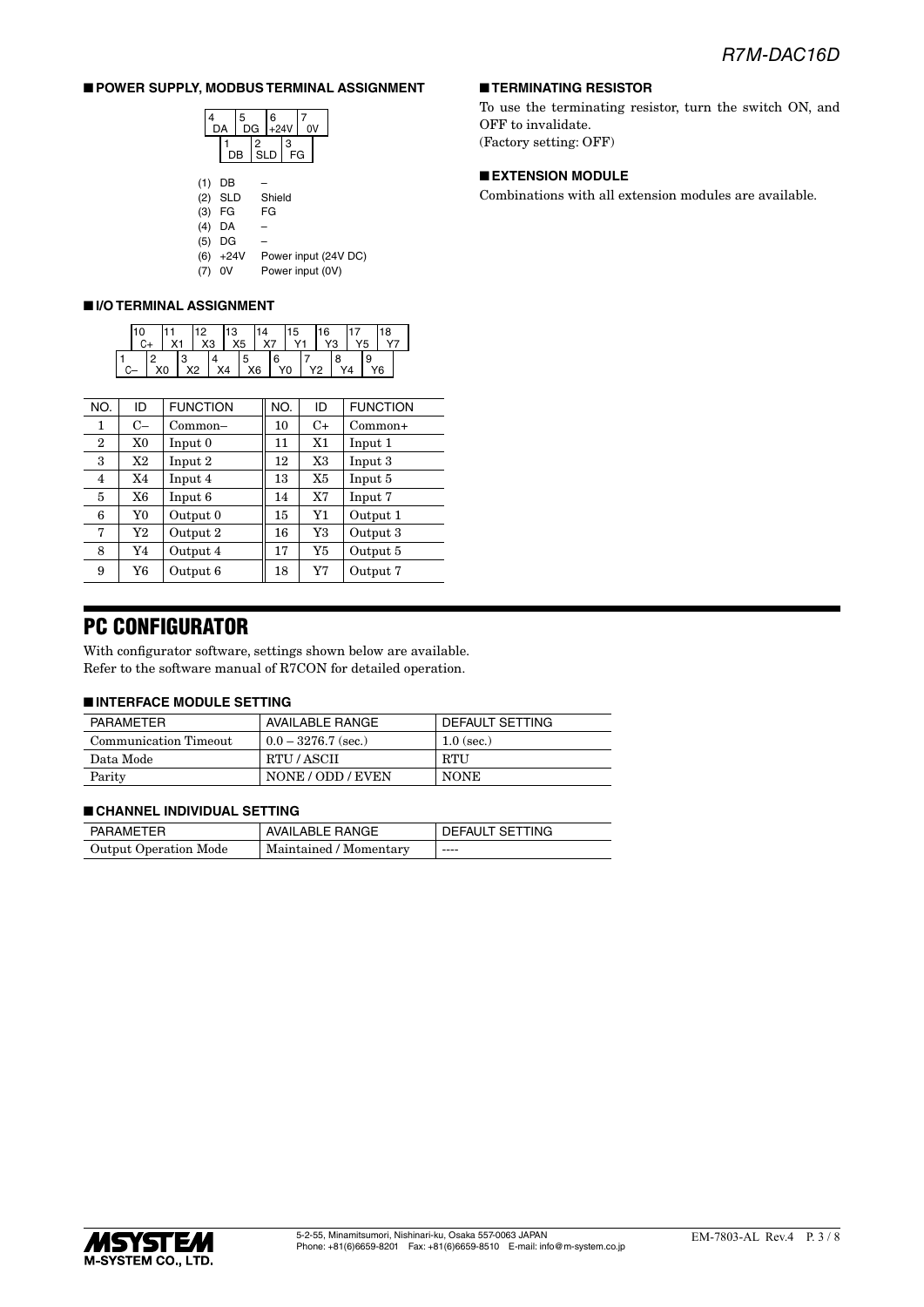### TERMINAL CONNECTIONS

Connect the unit as in the diagram below.

#### ■ **EXTERNAL DIMENSIONS unit: mm (inch)**



#### ■ **CONNECTION DIAGRAM**

Note: In order to improve EMC performance, bond the FG terminal to ground. Caution: FG terminal is NOT a protective conductor terminal.



### ■ **I/O Connection Examples**



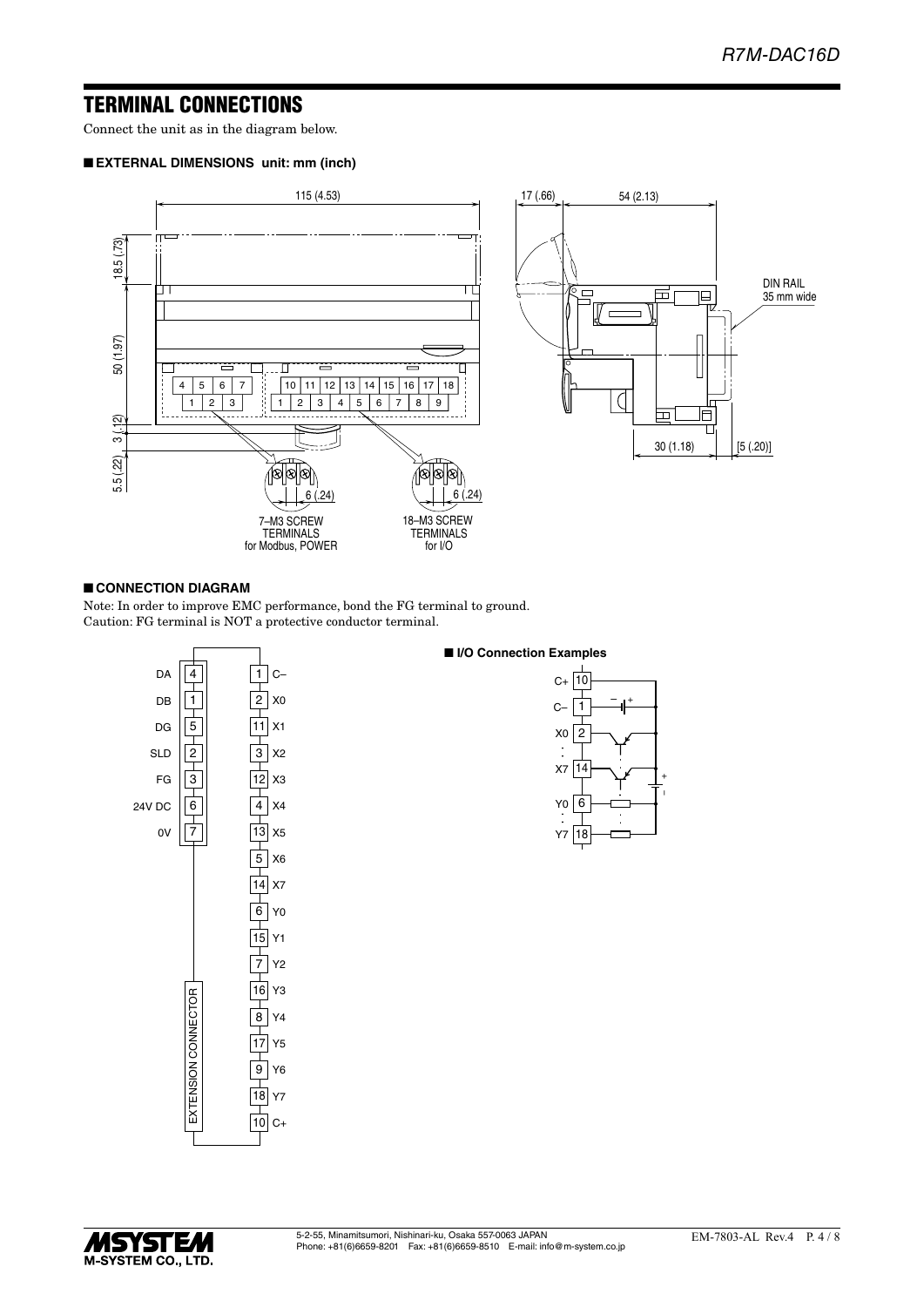### COMMUNICATION CABLE CONNECTIONS

### ■ **MASTER CONNECTION**



Be sure to connect the terminating resistor included in the product package to the unit at both ends of transmission line. The terminator must be connected across DA and DB.

The Host PC can be located other than at the extreme ends of transmission line.

### EXAMPLE OF OPERATION MODES

■ **MAINTAINED OUTPUT MODE**

Example of Y0 is shown below.



### ■ **MOMENTARY OUTPUT MODE**

Y0 and Y1, Y2 and Y3, Y4 and Y5, Y6 and Y7 are respectively combined to realize momentary switching with one-shot output. Bit 0, 2, 4, 6 are used to control each set of outputs, while Bit 1, 3, 5, 7 are unused. An example of Bit 0 controlling Y0 and Y1 outputs sequentially is shown below.

1) Output data Bit 0 is turned from 0 to 1.

2) Following the rising edge of Bit 0, Y0 one-shot output turns ON for a fixed period of time (SW1 time setting).

3) Bit 0 is turned from 1 to 0.

4) Following the sinking edge of Bit 0, Y1 one-shot output turns ON for a fixed period of time (SW1 time setting).



Note: If Bit 0 receives multiple data during the one-shot output time period, the Y0 provides only the last output data received within approx. 25 milliseconds after the period.

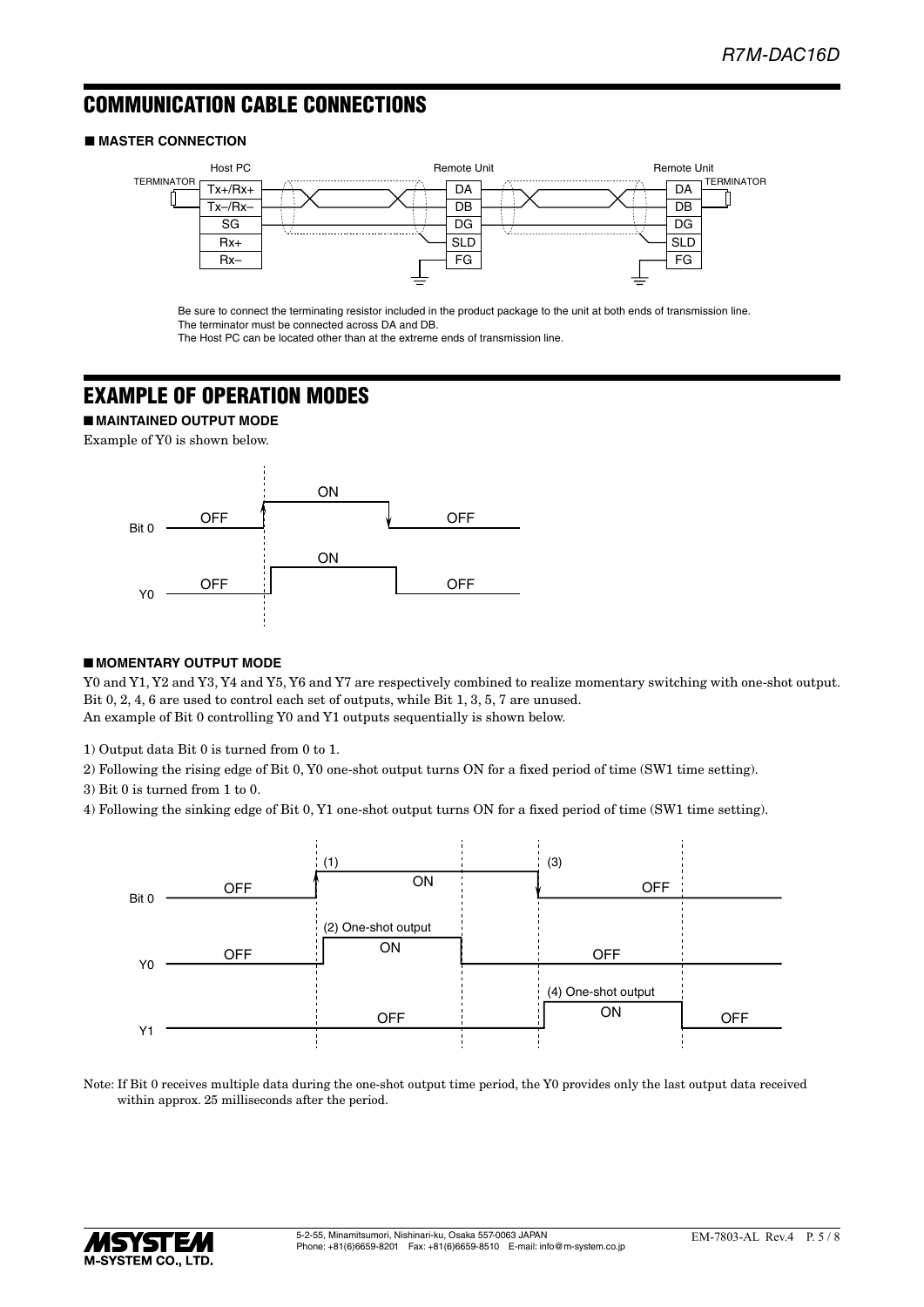## I/O DATA DESCRIPTIONS

### ■ **INPUT**

| <b>BIT</b>       | <b>INPUT</b>   | <b>DATA</b>  | <b>STATE</b> |
|------------------|----------------|--------------|--------------|
| $\boldsymbol{0}$ | X <sub>0</sub> | $\bf{0}$     | OFF          |
|                  |                | $\mathbf{1}$ | ON           |
|                  |                | $\bf{0}$     | OFF          |
| $\mathbf{1}$     | X1             | $\mathbf{1}$ | ON           |
| $\boldsymbol{2}$ | X2             | $\bf{0}$     | OFF          |
|                  |                | 1            | <b>ON</b>    |
| 3                | X3             | $\theta$     | OFF          |
|                  |                | $\mathbf{1}$ | ON           |
| $\overline{4}$   | X4             | $\mathbf{0}$ | OFF          |
|                  |                | 1            | ON           |
| 5                |                | $\mathbf{0}$ | OFF          |
|                  | $\rm X5$       | $\mathbf{1}$ | ON           |
| 6                | X <sub>6</sub> | $\mathbf{0}$ | OFF          |
|                  |                | $\mathbf{1}$ | ON           |
| 7                | X7             | $\bf{0}$     | OFF          |
|                  |                | $\mathbf{1}$ | <b>ON</b>    |
| 8                |                |              | Unused       |
| 9                |                |              | Unused       |
| 10               |                |              | Unused       |
| 11               |                |              | Unused       |
| 12               |                |              | Unused       |
| 13               |                |              | Unused       |
| 14               |                |              | Unused       |
| 15               |                |              | Unused       |

### ■ **OUTPUT**

### **• Maintained Output Mode**

| BIT              | OUTPUT         | <b>DATA</b>  | <b>STATE</b> |
|------------------|----------------|--------------|--------------|
| $\boldsymbol{0}$ | Y <sub>0</sub> | $\mathbf{0}$ | OFF          |
|                  |                | $\mathbf{1}$ | ON           |
|                  |                | $\theta$     | OFF          |
| $\mathbf 1$      | Y1             | $\mathbf{1}$ | ON           |
| $\overline{2}$   | Y2             | $\mathbf{0}$ | OFF          |
|                  |                | $\mathbf{1}$ | <b>ON</b>    |
| 3                | $\rm Y3$       | $\mathbf{0}$ | OFF          |
|                  |                | 1            | <b>ON</b>    |
| $\overline{4}$   | ${\bf Y4}$     | $\mathbf{0}$ | OFF          |
|                  |                | $\mathbf{1}$ | ON           |
| 5                |                | $\mathbf{0}$ | <b>OFF</b>   |
|                  | $\rm Y5$       | $\mathbf{1}$ | ON           |
| 6                |                | $\mathbf{0}$ | <b>OFF</b>   |
|                  | ${\bf Y6}$     | $\mathbf{1}$ | ON           |
| 7                |                | $\mathbf{0}$ | <b>OFF</b>   |
|                  | Y7             | $\mathbf{1}$ | ON           |
| 8                |                |              | Unused       |
| 9                |                |              | Unused       |
| 10               |                |              | Unused       |
| 11               |                |              | Unused       |
| 12               |                |              | Unused       |
| 13               |                |              | Unused       |
| 14               |                |              | Unused       |
| 15               |                |              | Unused       |

# **• Momentary Output Mode**

| <b>BIT</b>              | OUTPUT         | <b>DATA</b> | <b>STATE</b>    |
|-------------------------|----------------|-------------|-----------------|
| $\Omega$                | Y <sub>0</sub> | 1           | One-shot output |
|                         | Y1             | $\theta$    | One-shot output |
| 1                       |                |             | Unused          |
| $\mathbf{2}$            | Y2             | 1           | One-shot output |
|                         | Y3             | $\Omega$    | One-shot output |
| 3                       |                |             | Unused          |
| $\overline{\mathbf{4}}$ | Y4             | 1           | One-shot output |
|                         | Y5             | $\theta$    | One-shot output |
| 5                       |                |             | Unused          |
| 6                       | Y6             | 1           | One-shot output |
|                         | Y7             | $\Omega$    | One-shot output |
| 7                       |                |             | Unused          |
| 8                       |                |             | Unused          |
| 9                       |                |             | Unused          |
| 10                      |                |             | Unused          |
| 11                      |                |             | Unused          |
| 12                      |                |             | Unused          |
| 13                      |                |             | Unused          |
| 14                      |                |             | Unused          |
| 15                      |                |             | Unused          |

Note: In Momentary Output Mode, one-shot output is operated also when the output data bit is set from 1 to 1.

#### [EXAMPLE]

1) Output data Bit 0 is turned from 0 to 1.

2) Following the rising edge of Bit 0, Y0 one-shot output turns ON for a fixed period of time (SW1 time setting).

3) Bit 0 is turned from 1 to 1.

4) Following the sinking edge of Bit 0, Y0 one-shot output turns ON for a fixed period of time (SW1 time setting).



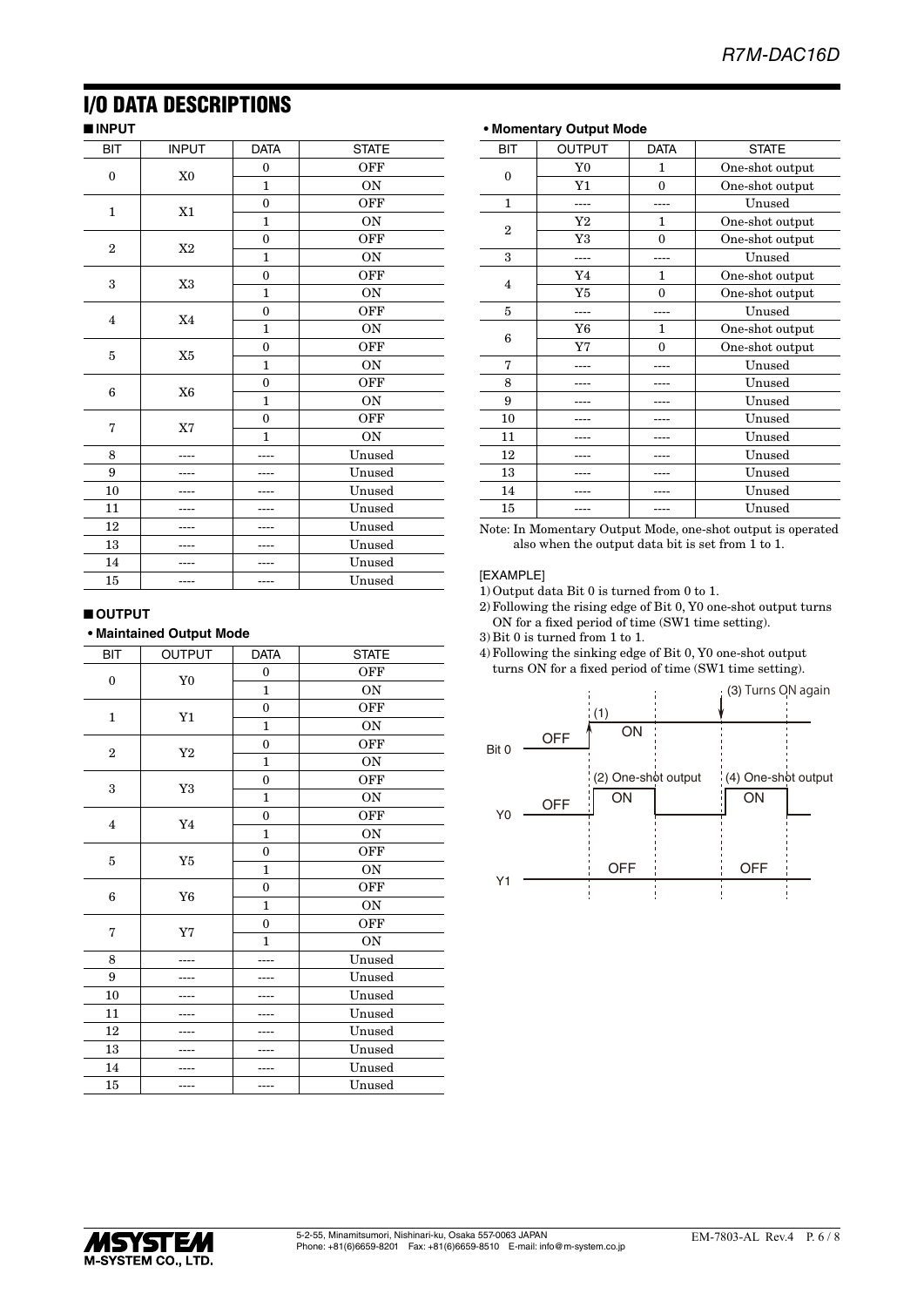### MODBUS FUNCTION CODES & SUPPORTED CODES

### ■ **Data and Control Functions**

| <b>CODE</b> | <b>NAME</b>                      |                                                                             |
|-------------|----------------------------------|-----------------------------------------------------------------------------|
| 01          | Read Coil Status                 | Digital output from the slave (read/write)                                  |
| 02          | Read Input Status                | Status of digital inputs to the slave (read only)                           |
| 03          | <b>Read Holding Registers</b>    | General purpose register within the slave (read/write)                      |
| 04          | Read Input Registers             | Collected data from the field by the slave (read only)                      |
| 05          | Force Single Coil                | Digital output from the slave (read/write)                                  |
| 06          | Preset Single Register           | General purpose register within the slave (read/write)                      |
| 08          | Diagnostics                      |                                                                             |
| 11          | Fetch Comm. Event Counter        | Fetch a status word and an event counter                                    |
| 12          | Fetch Comm. Event Log            | A status word, an event counter, a message count and a field of event bytes |
| 15          | Force Multiple Coils             | Digital output from the slave (read/write)                                  |
| 16          | <b>Preset Multiple Registers</b> | General purpose register within the slave (read/write)                      |
| 17          | Report Slave ID                  | Slave type/'RUN' status                                                     |

### ■ **Exception Codes**

| CODE | <b>NAME</b>          |                                              |
|------|----------------------|----------------------------------------------|
| 01   | Illegal Function     | Function code is not allowable for the slave |
| 02   | Illegal Data Address | Address is not available within the slave    |
| 03   | Illegal Data Value   | Data is not valid for the function           |

### ■ **Diagnostic Subfunctions**

| ノレニ | $\cdots$<br>NAME                |                                     |
|-----|---------------------------------|-------------------------------------|
| 00  | Return<br>Data<br>$-222$<br>wut | $\alpha$<br>back test<br><b>LUU</b> |
|     |                                 |                                     |

### MODBUS I/O ASSIGNMENT

|                        | <b>ADDRESS</b> | DATA TYPE | <b>DATA</b>                                              |
|------------------------|----------------|-----------|----------------------------------------------------------|
| Coil(0X)               | $1 - 16$       |           | Digital Output (discrete output of the basic module)     |
|                        | $17 - 32$      |           | Digital Output (discrete output of the extension module) |
| Inputs $(1X)$          | $1 - 16$       |           | Digital Input (discrete input of the basic module)       |
|                        | $17 - 32$      |           | Digital Input (discrete input of the extension module)   |
|                        | $33 - 48$      |           | Reserved (unused)                                        |
|                        | $49 - 64$      |           | Module Status                                            |
|                        | $65 - 80$      |           | Reserved (unused)                                        |
| Input Registers (3X)   | $1 - 4$        |           | Analog Input                                             |
|                        | $5 - 16$       | ----      | Reserved (unused)                                        |
|                        | $17 - 24$      | F         | Analog Input                                             |
|                        | $25 - 48$      | ----      | Reserved (unused)                                        |
| Holding Registers (4X) | $1 - 2$        |           | Analog Output                                            |
|                        | $3-16$         | ----      | Reserved (unused)                                        |
|                        | $17 - 20$      | F         | Analog Output                                            |
|                        | $21 - 48$      |           | Reserved (unused)                                        |

I: Integer, -1500 – +11500 (-15 – +115%)

F: Floating

Note: DO NOT access addresses other than mentioned above. Such access may cause problems such as inadequate operation.